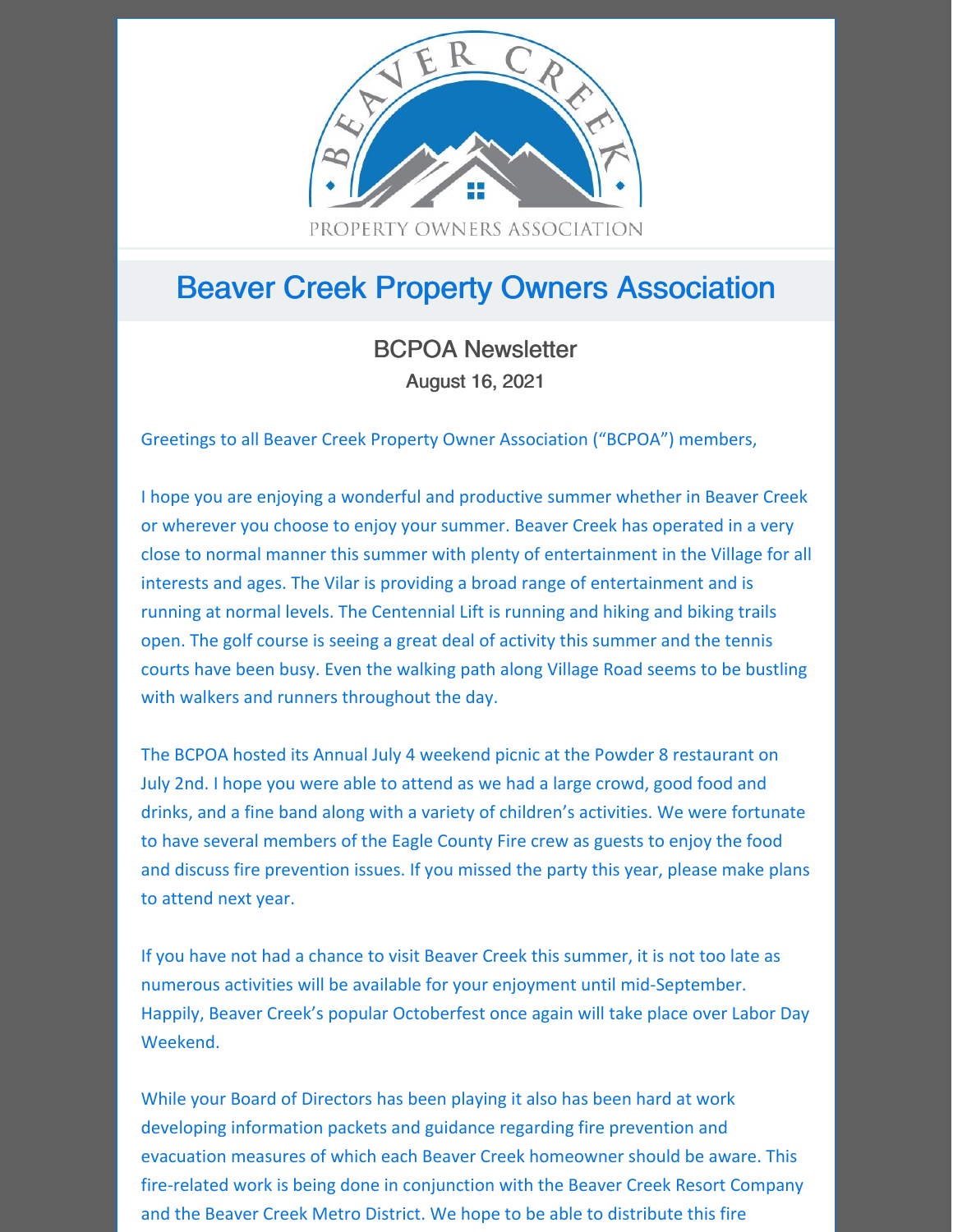prevention and evacuation information by the end of August. Please take time to read the materials as one never knows when a fire may threaten our beloved Beaver Creek. Hopefully, that will never happen but every homeowner needs to take steps to be ready in the event there is a fire risk.

Speeding on Village Road continues to be an issue. The Metro District has installed a speed sign that shows a car's speed in contrast to the speed limit. Please be mindful of the speed limits and adhere to them for the safety of us all.

The Resort Company advises that it is working hard to enable the new McCoy ski park to open for everyone"s enjoyment this winter. For all skiers and ski runs, it is not too early to start praying for a great snow year.

As you know, the BCPOA does not perform the same function as your respective HOAs. Instead, BCPOA's objective is to help be the eyes and ears for all homeowners whether the owner is in Beaver Creek or at another home. By eyes and ears, we mean being alert to opportunities to help make Beaver Creek a safer and better place to live and play while also being alert for issues that have the potential of diminishing the Beaver Creek experience or home values. To be as effective at this task as possible, the BCPOA always needs new members, and existing members are the best salespeople around. If you have a new neighbor or friend who has a home in Beaver Creek who is not a member, please suggest they become a member. The BCPOA website has a link for new members to sign up.

Have a great end to your summer and fun autumn.

Bruce Kiely, President



## July 2, 2021 BCPOA Independence Day Picnic



Despite stormy skies at the start of the July 2<sup>nd</sup> BCPOA picnic, in true Colorado fashion, the rain stopped, and all enjoyed clear blue skies and comfortable temperatures. No doubt, this favorable change of weather, along with an appetizing buffet, accommodating many special dietary needs, helped draw the picnic's largest turnout (331)

since 2014! An open bar featuring wine, beer, and specialty margaritas kept adults in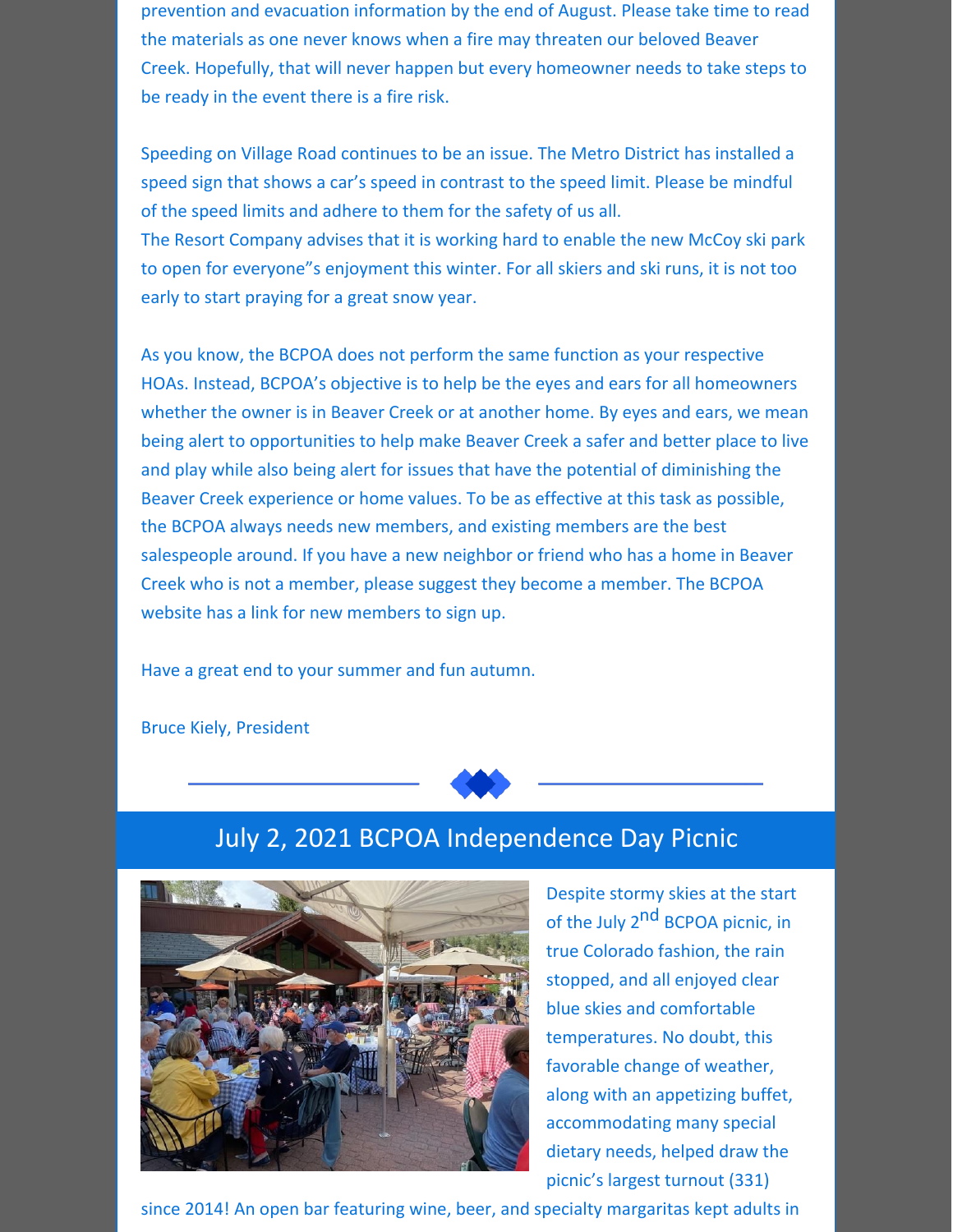a festive mood, while the children enjoyed face painting, balloon art, rock painting, bungee jumping, rock climbing, gem fishing, and a magician. Newly added this year was a miniature golf tournament for all family members complete with prizes, donated by Beaver Creek merchants, for the top three winners! To add to all the festivities was the great background sound of Peter Fontanese leading his western band, The Beaver Creek All-Stars. All in all, a fun and memorable afternoon was enjoyed by all who attended.

We look forward to seeing you and your neighbors at the 2022 BCPOA 4 <sup>th</sup> of July picnic! Join us!



### BCRC Events Update

The Beaver Creek Resort Company team is excited to offer weekly programming through August 31 and signature events for Summer and Fall 2021. Oktoberfest returns to Beaver Creek on September  $3^{rd}$  -  $5^{th}$ , with three days of live music, lively competitions from Best Dressed to Stein Hoisting to Bratwurst Eating, and a Biergarten in the center of the Village.

The Zusammen series continues with live music on the rink stage on August 14  $\,^{\rm th}$ , September 11<sup>th</sup>, September 18<sup>th</sup>, and September 25<sup>th</sup>. Guests can pick up dinner and drinks from Village restaurants to enjoy at the rink tables while enjoying music from Spinphony from 4:00-7:00 PM. Alpine Arts Center will host step-by-step art classes on the rink tables under the Frost Flowers at 1:00 PM on August  $14<sup>th</sup>$ , September 11<sup>th</sup>, and September 25<sup>th</sup>. The class is limited to the first 30 participants so please arrive at the rink tables before 1:00 PM to reserve your spot.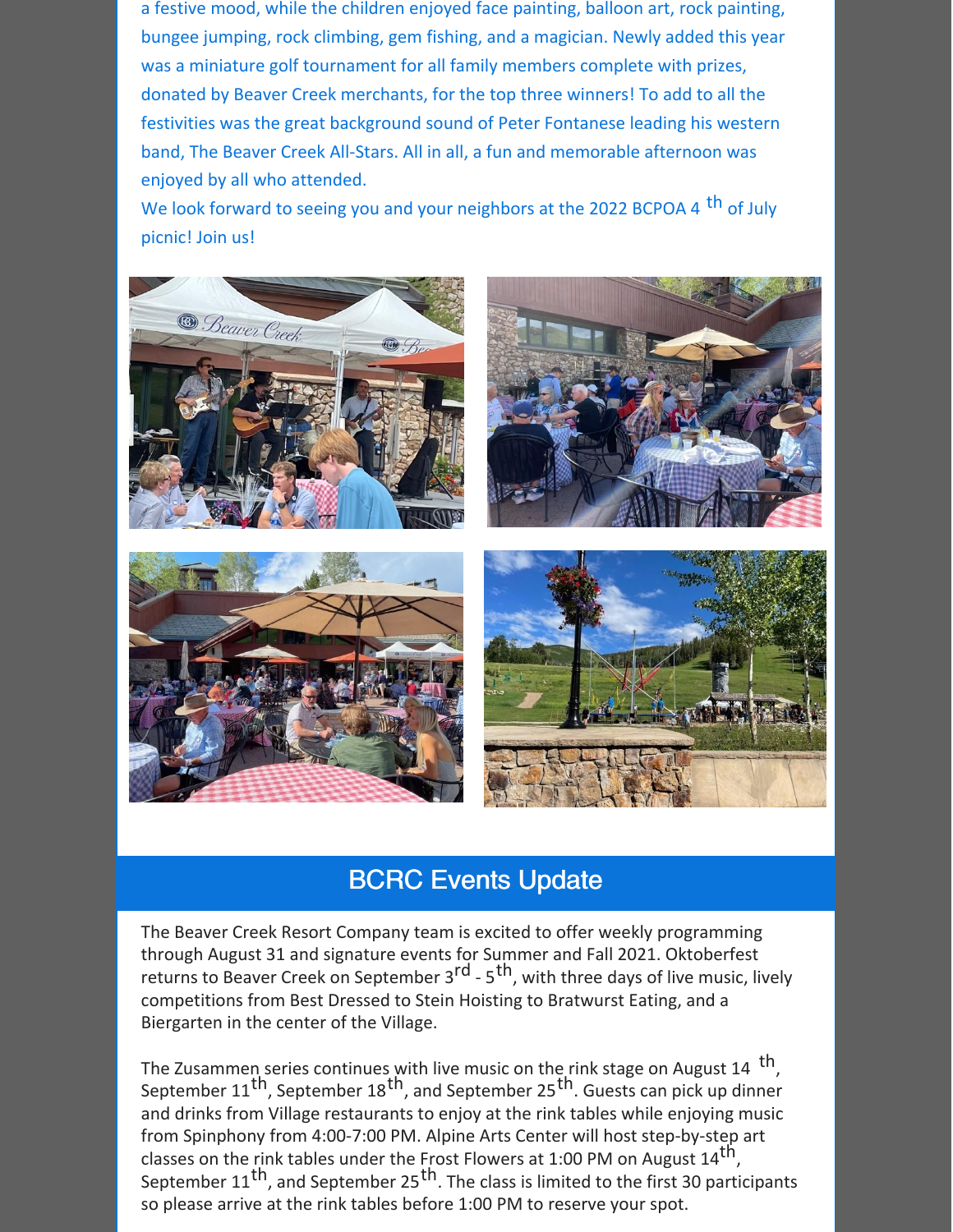The rink serves as the central hub for all activities, from Outdoor Yoga to Saturday Silent Disco. Guests can sit at patio furniture, relax under bistro lighting, or play shuffleboard or ping pong as bands perform from the ice rink stage. Rink hours are 11:00 AM-9:00 PM daily with quiet hours after 10:00 PM. The Common Consumption Area (CCA) remains in effect, so guests over 21 years of age can purchase drinks from participating restaurants and walk around the Village with those beverages in approved CCA cups. Please note that the CCA will not be in effect during Oktoberfest, so alcoholic beverages sold at Beaver Creek restaurants will not be permitted outside of restaurants. Guests attending Oktoberfest can purchase drinks from the festival bars to enjoy within the festival boundary.

Regulations Committee Update: The Regulations Committee and the BCRC Board intend to reinstitute the Snowplow Regulation which requires all snowplow companies to register with BCRC, ensuring quality control and education for the snowplow companies. This will be up for approval at the next BCRC Board meeting on 8/26/21.

The Regulations Committee will be meeting on 8/4/21 to discuss Fire Mitigation initiatives.

Thank you, Elizabeth Jones Director of Administration **Beaver Creek Resort Company**

### BC Metropolitan District Update

#### **Operations**

Spring clean-up/cinder removal and all other regular maintenance projects as well as repaving of Willis Place/Ridgepoint, South Fairway Drive, and Elk Track have been completed.

#### Peregrine Villas

All 4 units are sold or under contract. The final unit closing is expected in February 2022.

#### BC Traffic Study

Analysis of BC data on traffic flows and speeds is underway by traffic consultants. Appropriate steps to reduce speeding and improve road safety throughout BC will be implemented.

#### Village Connect

Working with Resort Company to ensure adequate system capacity (driver hours and routes) to satisfy rider demand as BC returns to more "normal" Winter season operations.

#### Wildfire Prevention/Mitigation

Metro partnering with Vail Resorts, Resort Company, and BCPOA to develop and fund the implementation of a multi-year plan to reduce the risk and impact of wildfires within Beaver Creek. Includes removal of dead/fallen trees and undergrowth onmountain and open spaces throughout BC.

Will also communicate with property owners and HOA's on best practices and the critical importance that they remove fire fuels.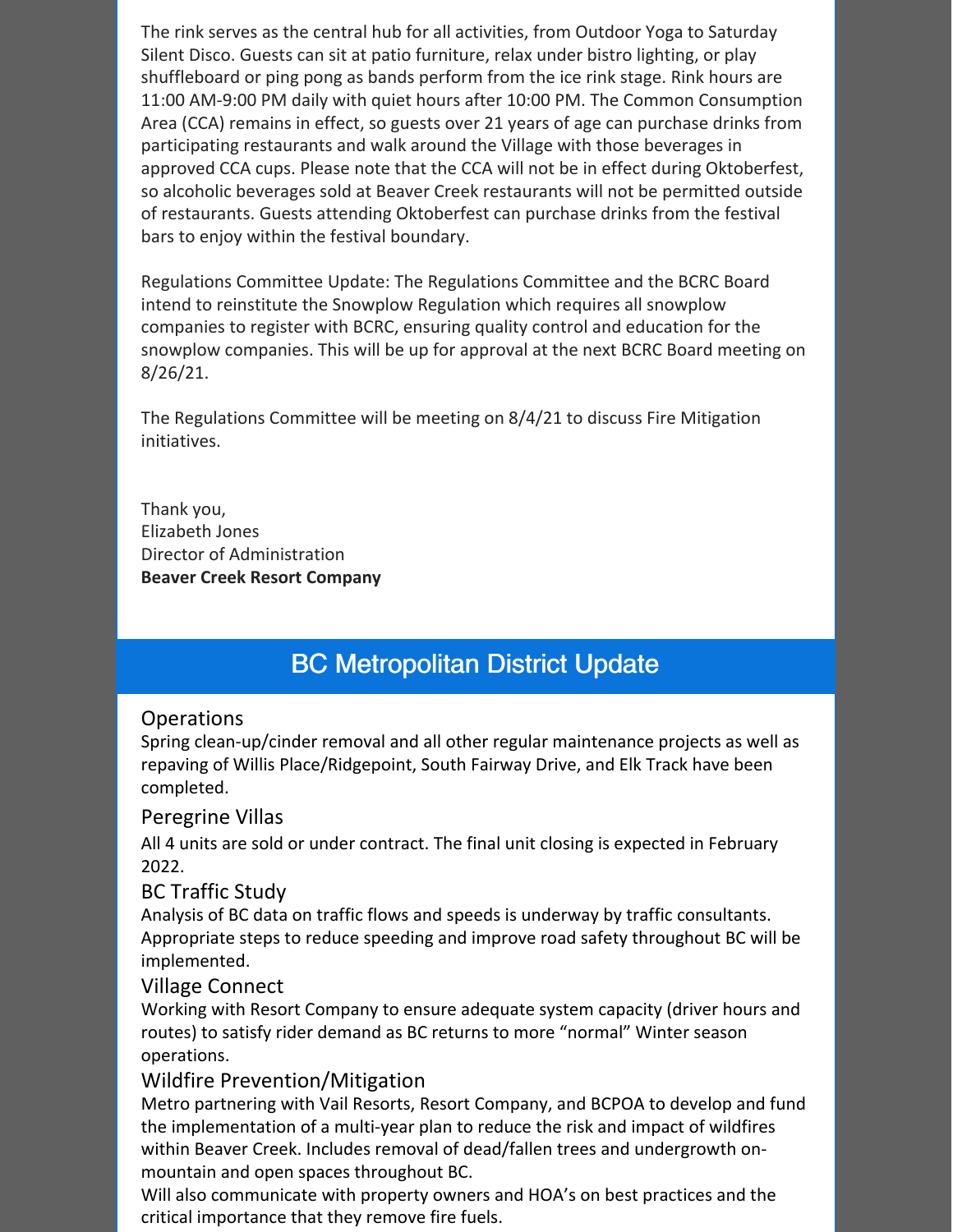#### Eagle River Water and Sanitation District

Metro collaborating in the development of a strategic plan to satisfy the community's projected water needs through 2050.

Solution encompasses:

Water supply reliability Strategic reserves/adequate water storage capacity Usage efficiency Conservation Anticipated new growth/development

# Vilar Performing Arts Center Update





**The Vilar Performing Arts Center** has been rocking this summer with big-name concerts. The lineup continues throughout August with worldrenowned cellist, **Yo-Yo Ma** (Aug. 15), followed by Watchhouse formerly **Mandolin Orange** (Aug. 18), *Saturday*



*Night Live* **Comedian Colin Quinn** (Aug. 26), and a house favorite **Keb' Mo'** Band (Aug. 28). Recently announced, the VPAC will bring back the **fall Underground Sound Series** which will once again offer 7 shows and 7 drinks for \$125, along with a new VIP pass option. The shows this year feature a diverse group of singer-songwriters and folk/Americana artists. Passes are transferable and if you haven't experienced this series, it's a great chance to explore new sounds and hear musicians on the rise. Finally, it's with great anticipation we look forward to the **winter** with some shows already on sale, including both the **Dance** and **Classical series,** as well as jazz icon, **Wynton Marsalis** (Feb. 17). Stay tuned as the full winter schedule is released in mid-September. Learn more about how to get involved and for the most up-to-date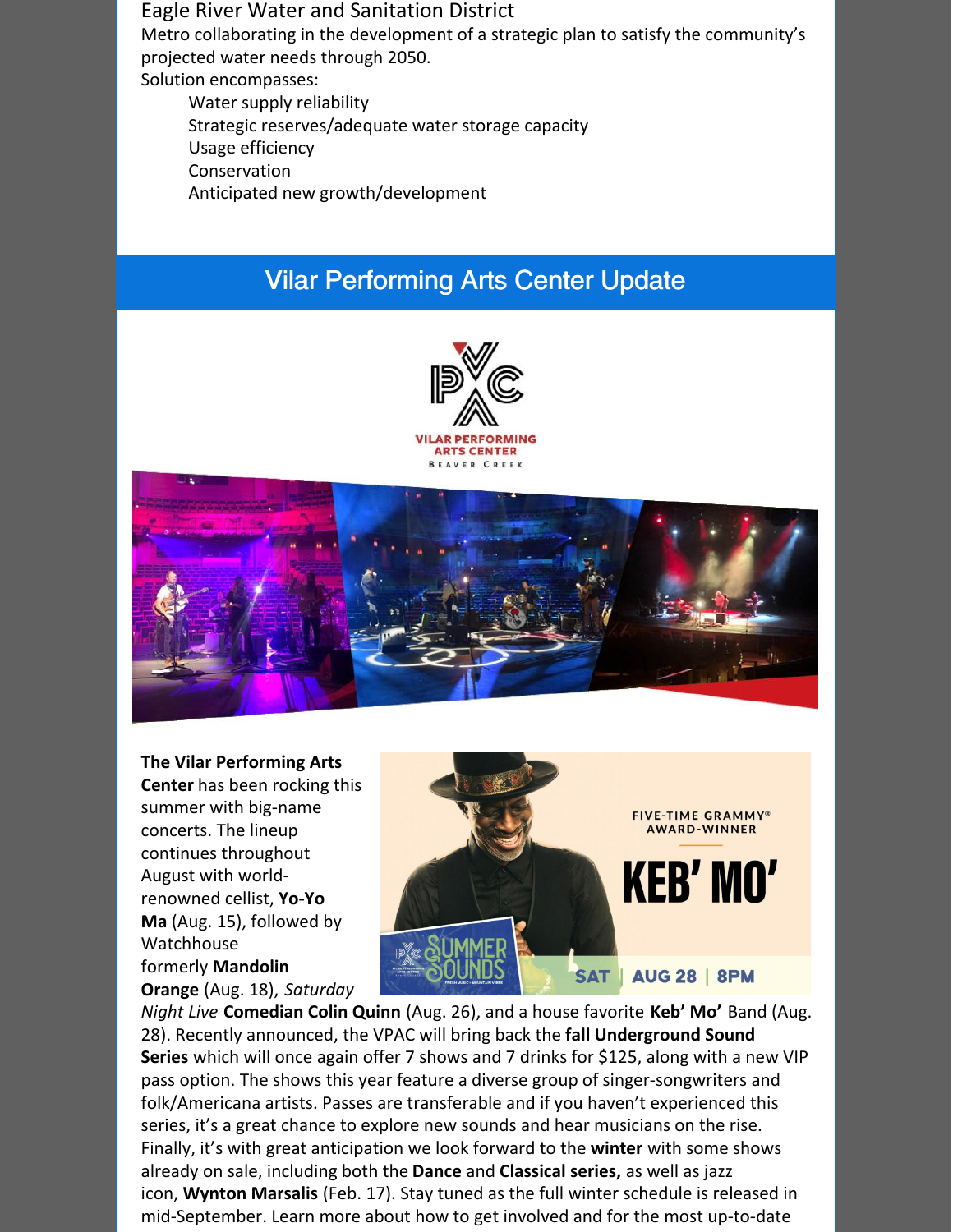show information at [www.vilarpac.org](http://www.vilarpac.org/)



### BCPOA Membership

It's assured that our members are excited to get back to the mountains and embrace all that our beautiful Beaver Creek community has to offer! The Membership Committee is thrilled to introduce over 40 new memberships since March of this year!

Please welcome!

**Kenneth & Aimee Alley - 453 Holden Rd Glenn & Robyn Anderson - 149 N Fairway Dr Kevin Bernet - 45 Red Spruce Lane Bruce & Tina Blake - 172 N Fairway Dr Tom & Catherine Borbone - 43 Highline Dr Jean & Joe Brandmeyer - 17 Chateau Lane, Unit 501 Christopher & Sharon Cain - 93 Highlands TH Curtis & Janet Clark - 278 Holden Rd Leo & Nancy Denault - 89 Elk Track Ct Michael & Melanie Duffy - Chateau Terrace Unit 1405 Christopher Elliott - 201 Borders Rd Stanton & Lindsey Dodge - 96 Wayne Creek Douglas & Carolyn Everson - 69 Holden Rd John & Karen Freeland - 28 Bachelor Gulch Rd Rich & Pam Gray - Royal Elk Villas #5 Robert & Julie Hussey - 275 Aspen Ln #16 Howard & Susie Kelly - 51 Meadows Lane - B4 Justin & Tricia King - Centennial Condo Unit 5 Dave & Patricia Kirwan - 65 Elk Track Ct John R Landon - 246 Strawberry Park Ct Gene & Amy Lee - Chateau Terrace #1502 Tom Lippincott - 205 N Fairway Dr Jack & Patsy Martin - 70 Borders Rd Pierre Luc Mathieu & Anne Marie Beaumier - Fairways #15**